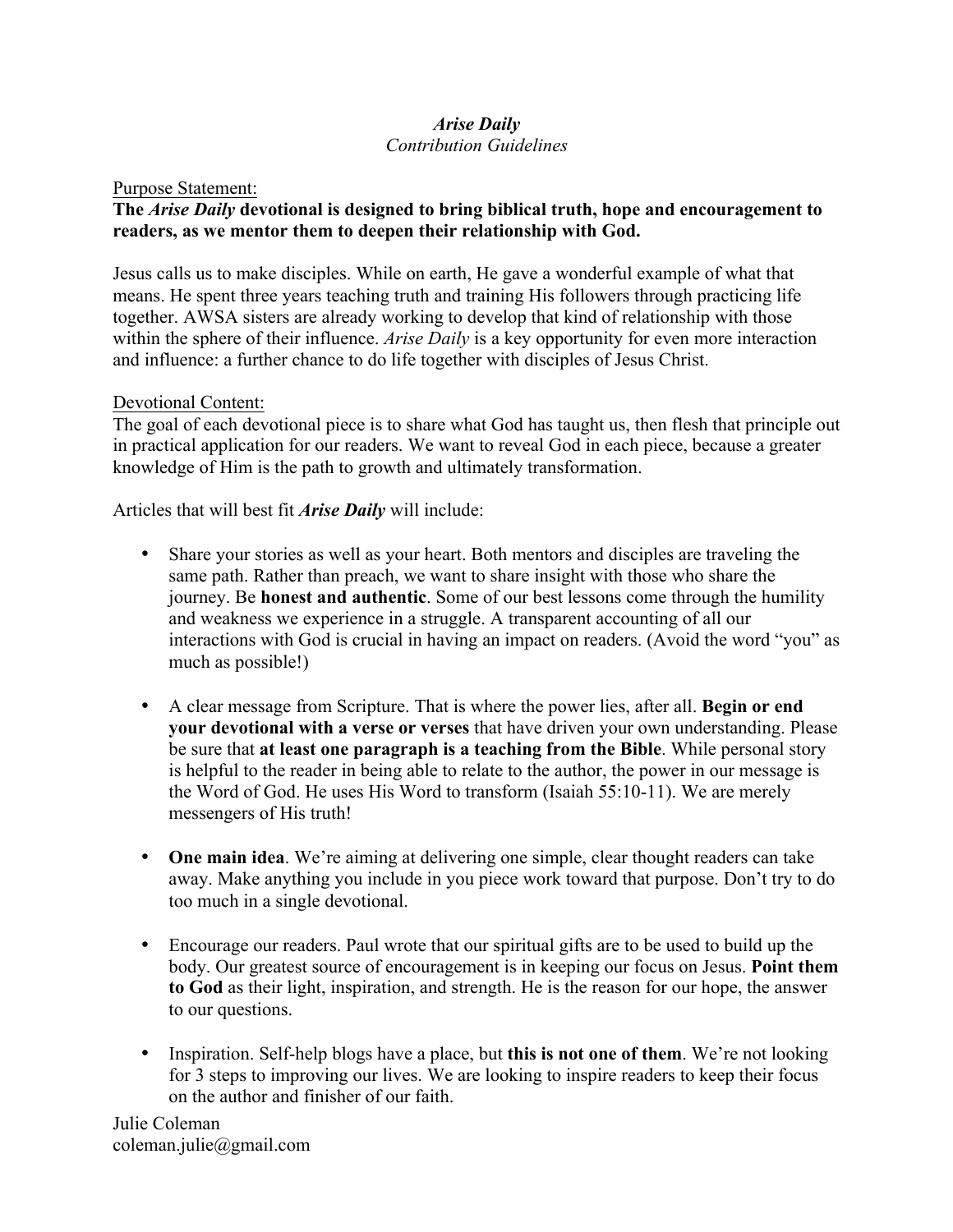- Non-divisive content. There are many important social, theological, and cultural issues in our day that are controversial within the body of Christ. This is not the place to promote or debate them. We want this blog to **minister to the Church at large** and avoid the divisive issues in the body of Christ. Below you will find an example of what a typical devotional will look like in Arise Daily.
- Articles should have a maximum count of **600 words**. This count is for content only. It does not include your Scripture passage, title, bio, etc.
- Keep your **format consistent** with the example devotional below. We want continuity in our readers' daily devotional experience.
- When quoting Scripture, please **give the reference including the translation version** you are quoting.
- In sending your submission, you are giving permission to have your work edited to fit our needs in both quality and message.
- Be sure your full name and email address is on each page of your submission.
- Please include a **picture** of yourself as well as a **short bio** (3 or so sentences) with your devotional that includes a link to your website and books you have written. While we cannot pay for submissions, we do want to promote you and your ministry! (At this writing, the AWSA magazine *Leading Hearts* has a readership of 150,000. This is a chance to share that platform.)
- Send submissions to  $contact(\hat{\omega} AirseDaily.com)$

We are excited for this new beginning and how God can use us as a collective group to build up His Church! We have such a wealth of talent, experience, and knowledge of God in our AWSA community. Let's join together to make *Arise Daily* something that will impact the world for God's glory!

Sincerely,

Julie Coleman, Managing Editor Arise Daily

Linda Evans Shepherd, Publisher Arise Daily

Julie Coleman coleman.julie@gmail.com